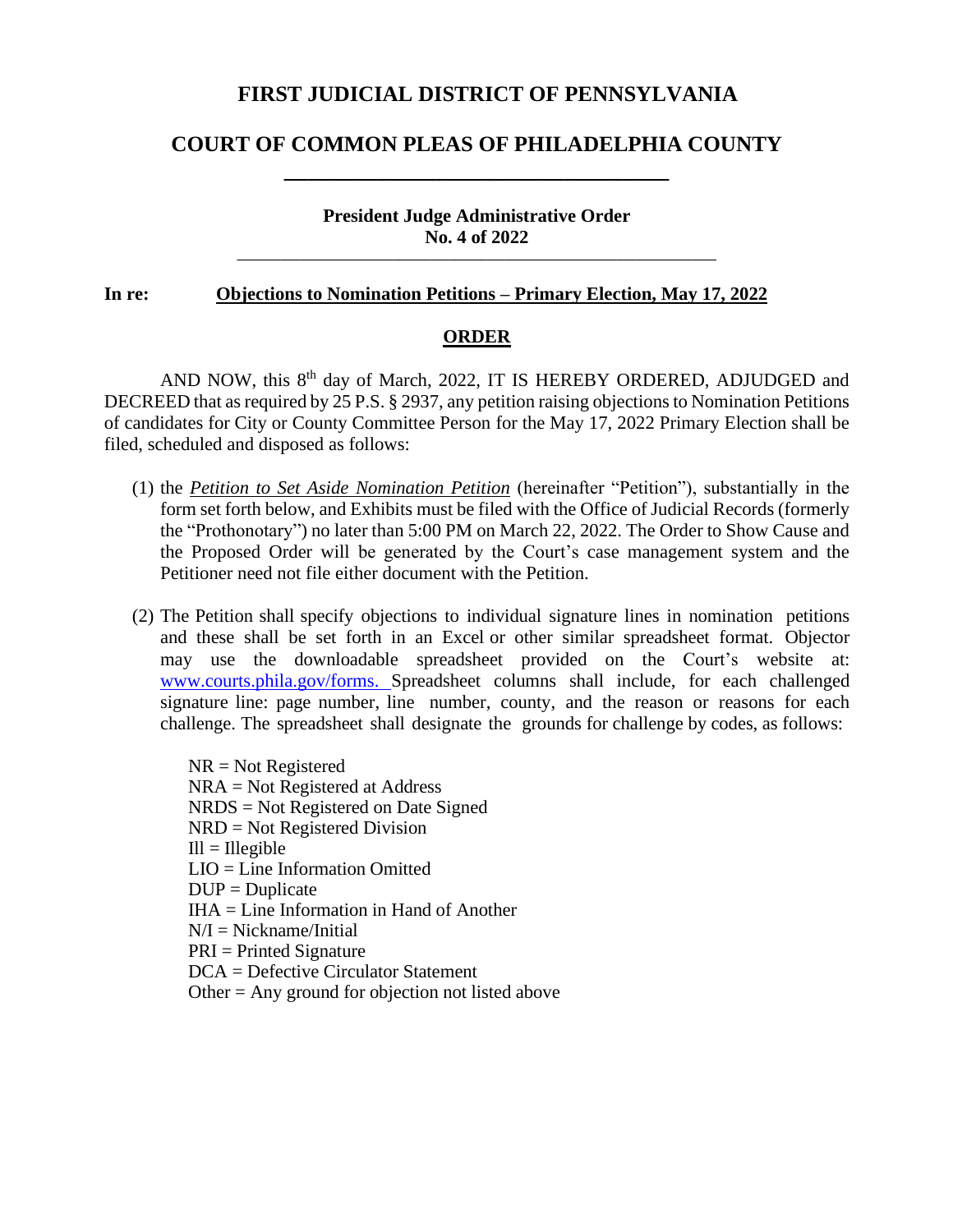- (3) The Petition shall clearly state the number of signature lines challenged as well as the total number of completed signature lines on the face of the nomination petitions or papers. Any other challenges, e.g., to circulator affidavits, candidate affidavits, etc., must be clearly and separately stated in the Petition.
- (4) The Office of Judicial Records will be open on March 22, 2022 from 8:30 AM to 5:00 PM. Petitions raising Objections to Nomination Petitions must be filed no later than 5:00 PM. The Petitions must be electronically filed at: [https://fjdefile.phila.gov/.](https://fjdefile.phila.gov/) However, Petitioners who are unable to file their Petitions electronically may file in-person in **Room**  262 City Hall. The Office of Judicial Records shall close at precisely 5:00 P.M. on March 22, 2022. The Petition of any party of counsel who was in line at the Office of Judicial Records before 5:00 P.M. will be time-stamped as having been received at 5:00 PM and the Office of Judicial Records shall continue to process their Petitions which, consistent with prior practice, shall be deemed to have been timely filed even if processed after 5:00 P.M.
- (5) Once the Petition has been filed with the Office of Judicial Records, an Order to Show Cause shall be issued scheduling a hearing date for March 25, 2022. The Order to Show Cause shall be in the format attached below.
- (6) A copy of the Petition and Order to Show Cause must be served by the Petitioner on the Philadelphia County Board of Elections, Room 142 City Hall, Philadelphia, PA or on a representative of the Board of Elections stationed in 262, no later than March 22, 2022 by 5:00 PM.
- (7) A copy of the Petition and Order to Show Cause must be served by the Petitioner on the Candidate no later than March 24, 2022 at 4:00 PM. Service may be accomplished by any of the below methods:
	- (i) personal service on the Candidate;
	- (ii) personal service on any adult person at the Candidate's residence address as shown on the Candidate's affidavit; or
	- (iii) by delivery by nationally recognized overnight service to the Candidate's residence address shown as the Candidate's affidavit provided that:

(A) delivery is attempted before March 24, 2022, at 4 P.M., and

(B) the package be sent with instructions to leave the Service Packet at said address if no one answers the door.

- (8) The petitioner shall file before the hearing or bring at the hearing an Affidavit of Service indicating the date and time of service of the Petition and of the Order to Show Cause. The Affidavit of Service shall be in the format attached below;
- (9) The Court may reschedule the hearing for good cause, including inability to serve the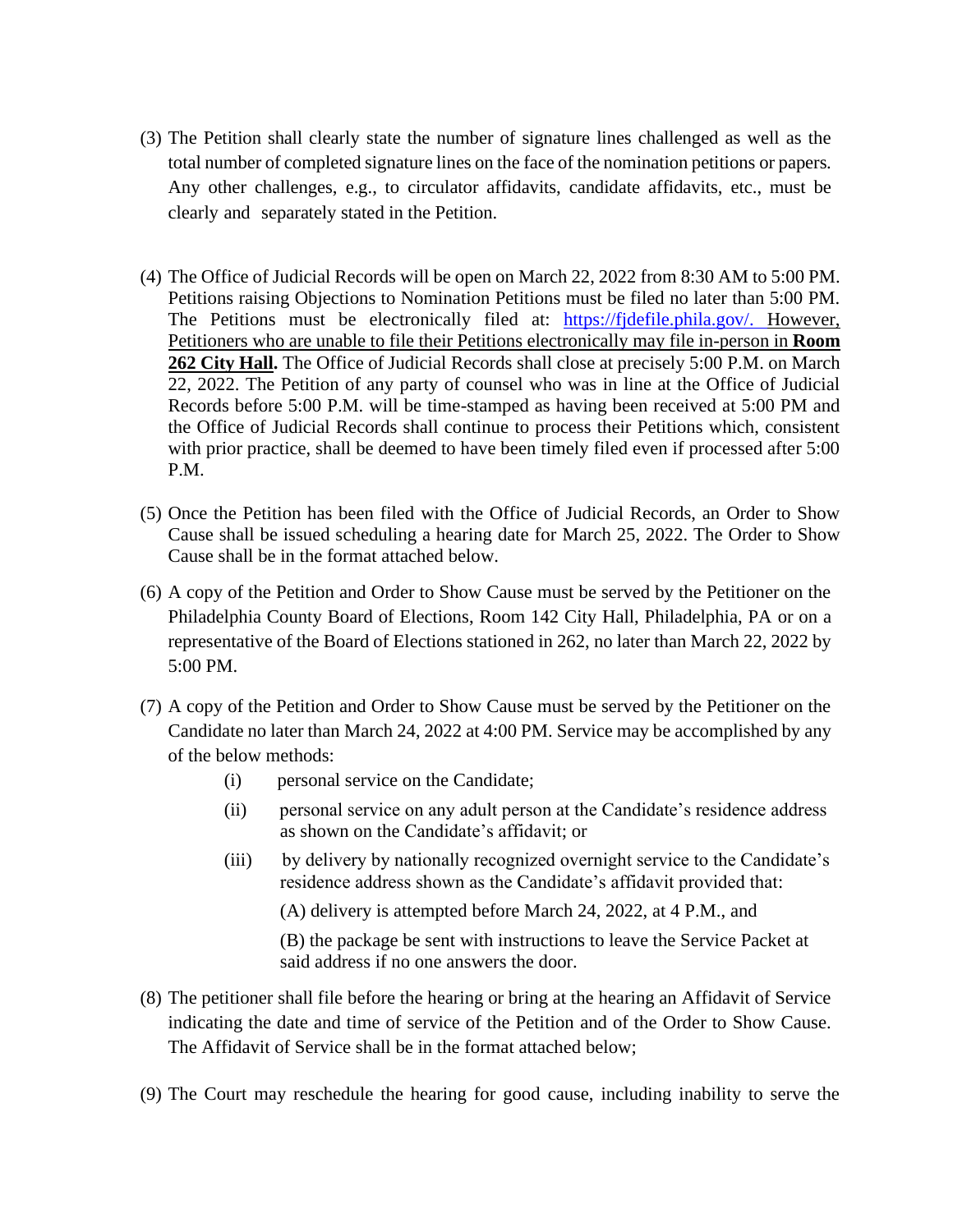petition or Order to Show Cause. The hearing must be concluded and a final order issued no later than March 31, 2022. The final order shall be in the format attached below;

(10)The following judges are assigned to preside over Challenges to Nominating Petitions on Friday, March 25, and continue if necessary on Monday, March 28, and Tuesday, March 29.

Honorable Abbe F. Fletman Honorable Stella Tsai Honorable Leon Tucker

Hearings will take place in Courtrooms 602, 616 and 636, City Hall, Pennsylvania with court reporters assigned to transcribe the proceedings. Sheriffs are to be provided during these sessions; and

(11) Copies of the forms referenced in this Order shall be available on the Court's website at [www.courts.phila.gov/forms.](http://www.courts.phila.gov/forms)

This Administrative Order shall become effective immediately. The original Administrative Order shall be filed with the Office of Judicial Records in a docket maintained for Administrative Orders issued by the President Judge of the Court of Common Pleas, and copies shall be submitted to the Administrative Office of Pennsylvania Courts, and to the Legislative Reference Bureau for publication in the *Pennsylvania Bulletin.* Copies of the Administrative Order will be provided to American Lawyer Media, *The Legal Intelligencer*, Jenkins Memorial Library and the Law Library for the First Judicial District, and shall be posted on the website of the First Judicial District of Pennsylvania: [http://courts.phila.gov.](http://courts.phila.gov/)

#### **BY THE COURT:**

/s/ IDEE C. FOX

**HONORABLE IDEE C. FOX President Judge, Court of Common Pleas**

\_\_\_\_\_\_\_\_\_\_\_\_\_\_\_\_\_\_\_\_\_\_\_\_\_\_\_\_\_\_\_\_\_\_\_\_\_\_\_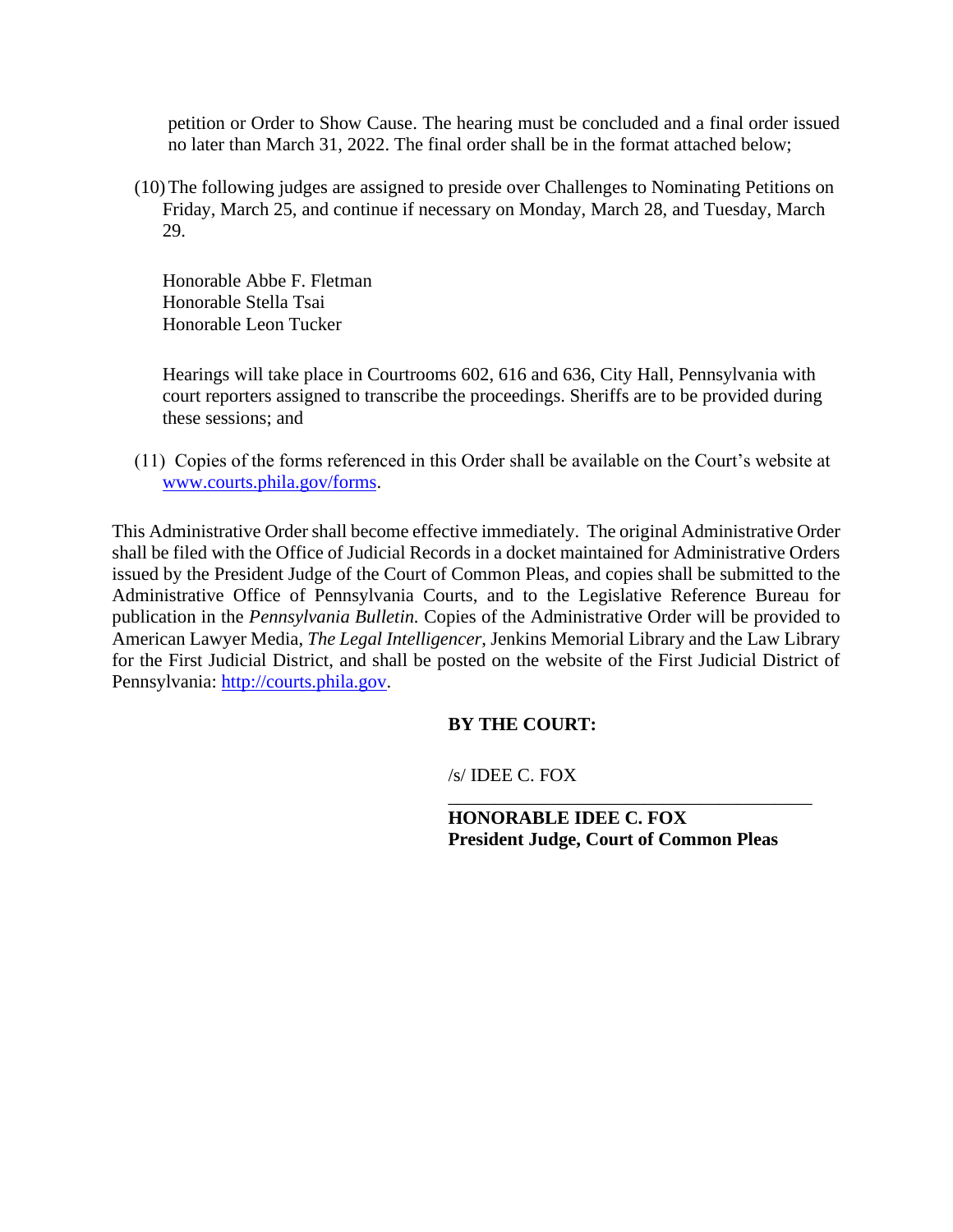IN RE: NOMINATION PETITION OF : COURT OF COMMON PLEAS

: PHILADELPHIA COUNTY : ELECTION MATTER \_\_\_\_\_\_\_\_\_\_\_\_\_\_\_\_\_\_\_\_\_\_\_\_\_\_\_\_\_\_\_\_\_\_\_\_\_\_\_ : MARCH TERM, 2022

CANDIDATE FOR OFFICE OF : No.

#### **PETITION TO SET ASIDE NOMINATION PETITION**

The Petitioner, by and through counsel, respectfully avers that:

- 1. The Petitioner, \_\_\_\_\_\_\_\_\_\_\_\_\_\_\_\_\_\_\_\_\_\_\_\_\_\_\_\_\_\_\_, is a duly qualified elector, lives at \_\_\_\_ **EXECUTE:** Philadelphia, PA, and is registered in the above Ward and Division.
	- 2. The respondent is the above referenced Candidate for the stated position.
	- 3. On , 20, the above captioned Candidate filed a Nomination Petition for the Office The Party. A copy of the Nominating Petition is attached as Exhibit "A".

4. For the reasons set forth in greater detail in the attached Exhibit "B", in the Candidate's Nomination Petition or other required filing is improperly drawn, fails to contain the required number of properly ascribed signatures, and/or was improperly filed.

- 5. The Nomination Petition or other required filing is defective as a matter of law and fails to conform to the requirements of the Election Code because
- 6. Petitioner respectfully reserves the right to add such additional objections as are appropriate at the time of hearing.

WHEREFORE, Petitioner prays this Honorable Court to issue a Rule upon the Candidate and upon the Philadelphia County Board of Elections to show cause why the Nomination Petition should not be set aside and the Candidate's name not be placed on the ballot.

Petitioner/Attorney for Petitioner

\_\_\_\_\_\_\_\_\_\_\_\_\_\_\_\_\_\_\_\_\_\_\_\_\_\_\_\_\_\_\_\_\_\_\_\_

### VERIFICATION

I, hereby verify that the facts contained in the within Petition are true and correct to the best of my knowledge or information and belief.

I understand that the statements made herein are made subject to the provisions of 18 Pa. C.S. § 4904 relating to unsworn falsification to authorities.

Date: \_\_\_\_\_\_\_\_\_\_\_\_\_\_\_\_\_\_\_\_\_\_\_ \_\_\_\_\_\_\_\_\_\_\_\_\_\_\_\_\_\_\_\_\_\_\_\_\_\_\_\_\_\_\_\_\_\_

PETITIONER/COUNSEL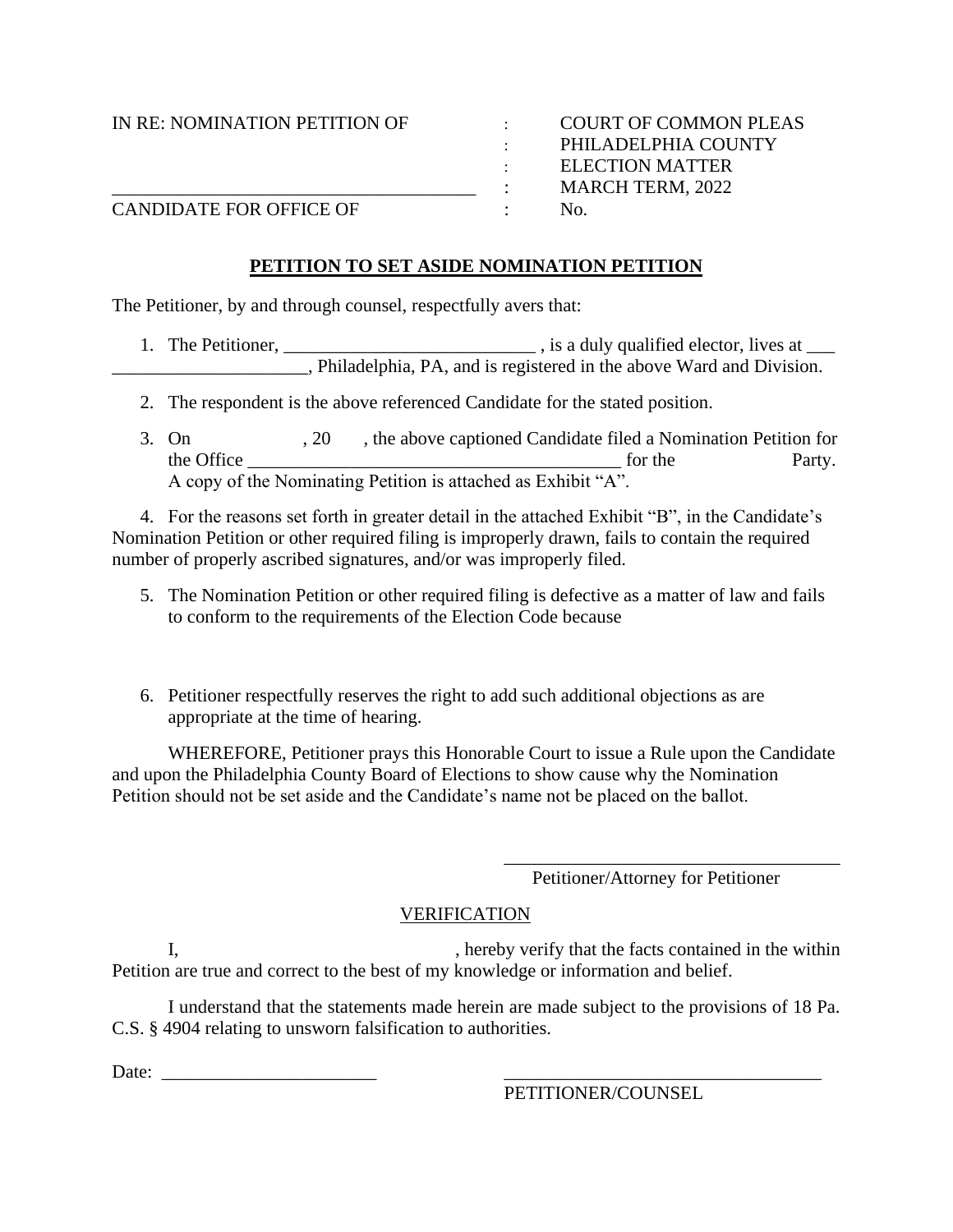## **FIRST JUDICIAL DISTRICT OF PENNSYLVANIA**

## **Court of Common Pleas of Philadelphia County**

| In Re                         |                           | <b>Election Matter</b>  |  |
|-------------------------------|---------------------------|-------------------------|--|
| <b>Nomination Petition of</b> |                           |                         |  |
|                               |                           | <b>MARCH TERM, 2022</b> |  |
| As                            | Candidate for Office of : |                         |  |
|                               |                           |                         |  |

### **ORDER TO SHOW CAUSE**

**AND NOW,** this day of  $\qquad \qquad$ , 2022, upon consideration of the *Petition to Set Aside Nomination Petition* filed on \_\_\_\_\_\_\_\_\_\_\_\_\_\_\_\_\_\_\_\_\_, it is hereby ordered that:

(1) A rule is issued upon the Philadelphia County Board of Elections and the Candidate-Respondent, **Example 2.** The state of the show cause why the above-referenced Nomination Petition should not be set aside and/or why the name of the Candidate-Respondent should not be removed from the ballot as a candidate in the City of Philadelphia for the Party Nomination for \_\_\_\_\_\_\_\_\_\_\_\_\_\_\_\_\_\_\_\_\_\_\_\_;

(Democratic/Republican/Other) (Office sought by Nominee)

(2) A hearing shall be held the  $25<sup>th</sup>$  day of March, 2022, at 9:30 AM in Courtroom 602, City Hall, Philadelphia, Pennsylvania;

- (3) A copy of this Order to Show Cause, Petition and attachments must be served by the Petitioner on the Philadelphia County Board of Elections, Room 142 City Hall, Philadelphia, PA or representative stationed in 262 City Hall no later than March 22, 2022 by 5:00 PM.
- (4) A copy of this Order to Show Cause, Petition and attachments must be served by the Petitioner on the Candidate no later than March 24, 2022 at 4:00 PM. In addition, Petitioner must provide a digital version of the objections in spreadsheet format together with a key to the codes used in the spreadsheet, either by electronic mail or by on a digital media device (USB Flash drive or Memory stick). Service shall be accomplished as provided in Section 7 of President Judge Administrative Order No. 4 of 2022, issued March 8, 2022, and an Affidavit of Service must be filed on or before the hearing date.
- (5) If signature line challenges are at issue:

(a) the Objector shall immediately arrange to meet with Candidate or Candidate's representative to review before the hearing each and every challenged signature line. Objector and Candidate shall file a stipulation of the parties that identifies:

- (i) the total number of completed signature lines submitted;
- (ii) the total number of uncontested signature lines submitted;
- (iii) the total number of signature lines challenged;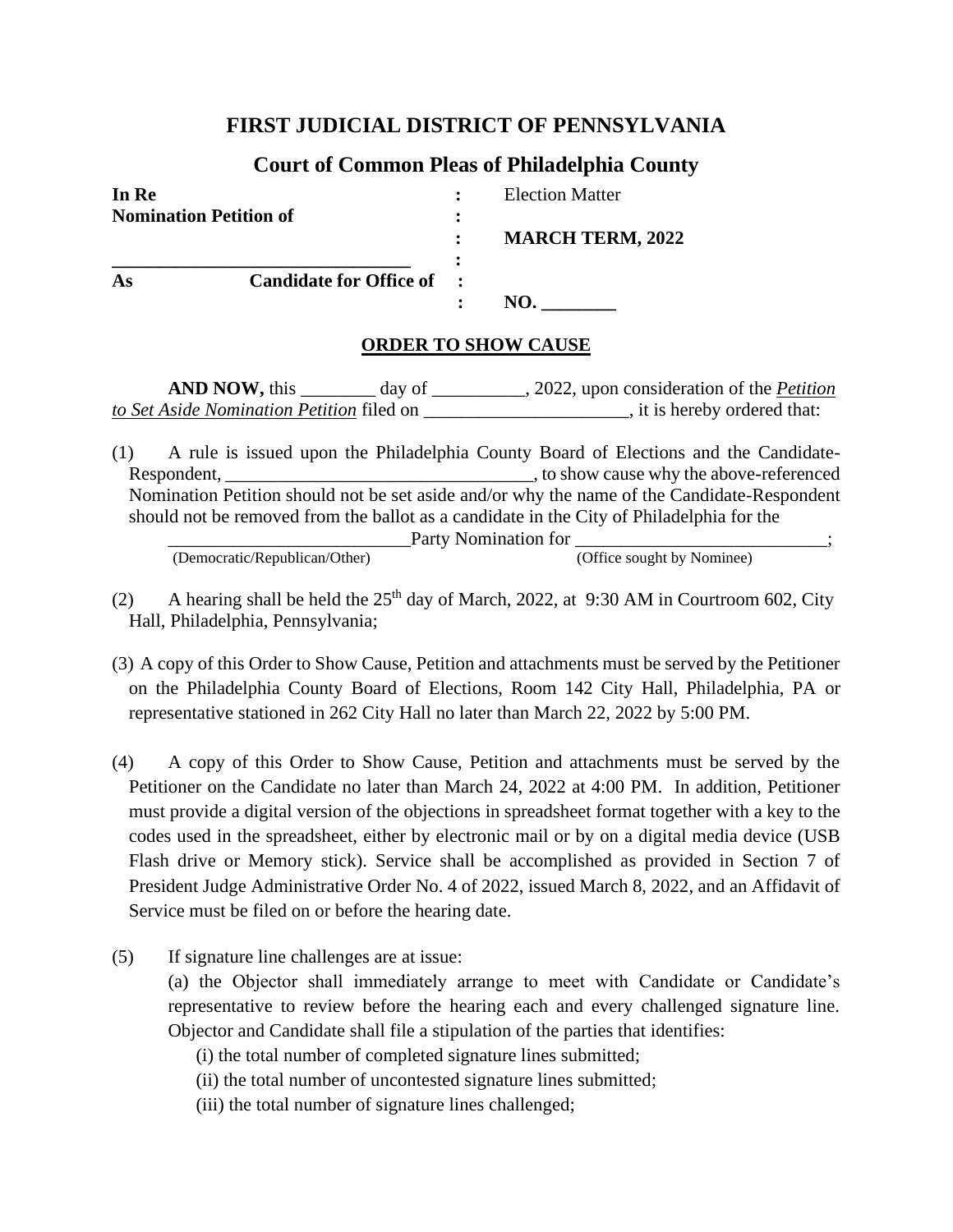(iv) each and every signature line to which there is an objection, identified by page number and line number, and the basis for the objection;

(v) each and every signature line to be stricken as invalid or for which an objection is to be withdrawn, identified by page number and line number, if the parties can reach such a stipulation.

(b) The Candidate shall file a list of all signature lines, identified by page number and line number, that are facially defective and that Candidate intends to rehabilitate. Candidate shall also state the manner in which Candidate intends to rehabilitate the signature lines.

- (6) The Objector and Candidate shall each file a list of all witnesses to be called at the hearing and the curriculum vitae and expert reports of all expert witnesses. Any witness not identified shall be precluded from testifying except for good cause shown.
- (7) Objector and Candidate must each file a memorandum of law in support of their respective positions no later than the day before the scheduled hearing, unless otherwise approved by the hearing judge.

#### **BY THE COURT:**

**HONORABLE IDEE C. FOX President Judge, Court of Common Pleas** 

**\_\_\_\_\_\_\_\_\_\_\_\_\_\_\_\_\_\_\_\_\_\_\_\_\_\_\_\_\_\_\_\_\_\_\_\_**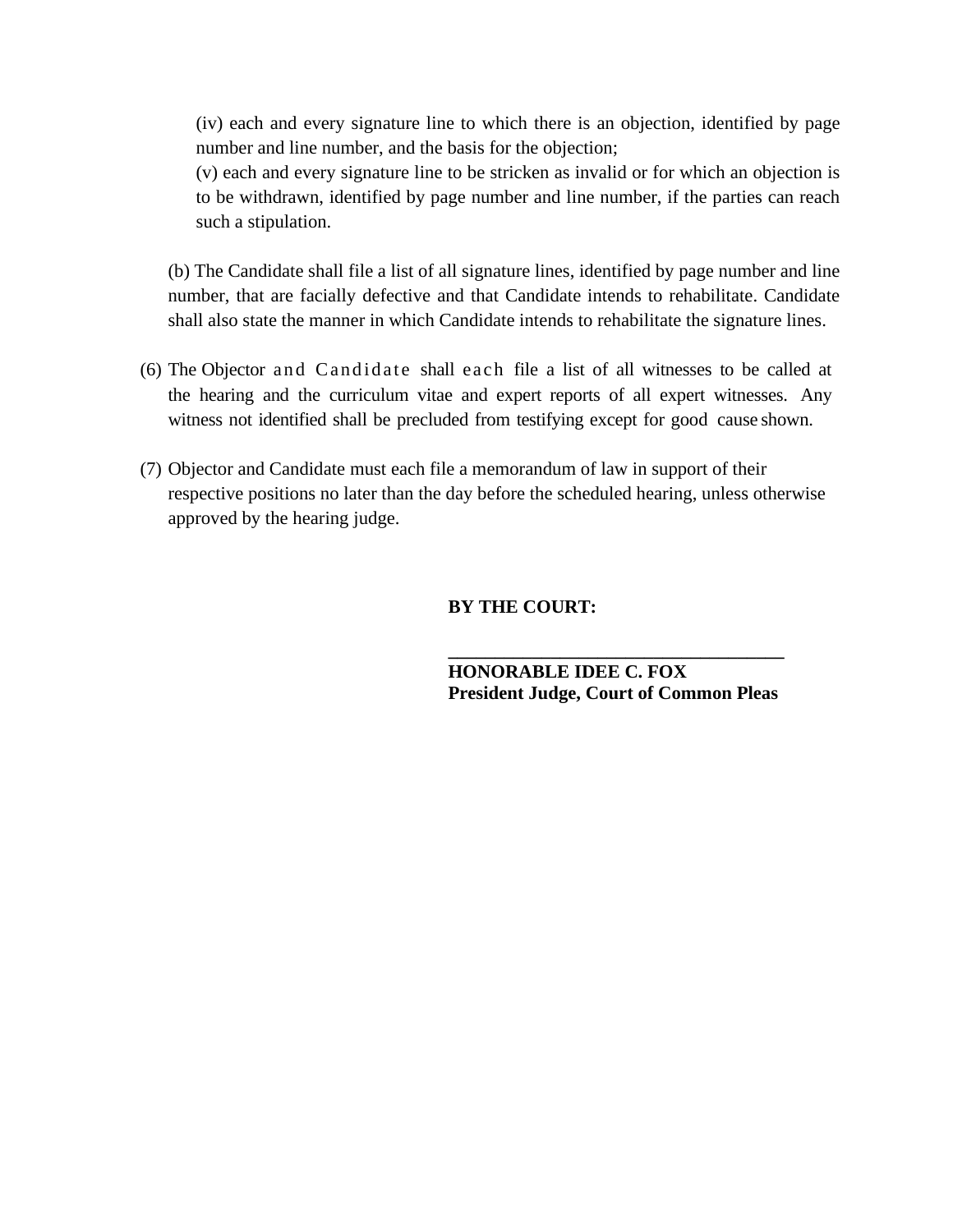## **FIRST JUDICIAL DISTRICT OF PENNSYLVANIA Court of Common Pleas of Philadelphia County**

| In Re                         |                           |                             | <b>Election Matter</b>  |
|-------------------------------|---------------------------|-----------------------------|-------------------------|
| <b>Nomination Petition of</b> |                           | ٠                           |                         |
|                               |                           | $\ddot{\cdot}$<br>$\bullet$ | <b>MARCH TERM, 2022</b> |
| As                            | Candidate for Office of : |                             |                         |
|                               |                           | $\ddot{\cdot}$              | NO.                     |

### **AFFIDAVIT OF SERVICE**

I, \_\_\_\_\_\_\_\_\_\_\_\_\_\_\_\_\_\_\_\_\_\_\_\_\_\_\_\_\_\_, hereby certify that I have served a copy of the pleadings as follows:

**(1) Petition to Set Aside Nomination Petition** and **Order to Show Cause** on \_\_\_\_\_\_\_\_\_\_\_\_\_\_\_\_\_\_\_\_\_\_\_\_\_\_ , an employee of the County Board of Elections on March\_\_\_, at \_\_\_\_\_\_\_ AM/PM electronically at:\_\_\_\_\_\_\_\_\_\_\_\_\_\_\_\_\_\_\_\_\_\_\_\_\_\_\_\_\_\_\_\_\_\_\_

**or** at the following location:

**(2) Petition to Set Aside Nomination Petition** and **Order to Show Cause** on Respondent, \_\_\_\_\_\_\_\_\_\_\_\_\_\_\_\_\_\_\_\_\_\_\_\_\_\_\_\_\_ on March \_\_\_, 2022 at \_\_\_\_\_\_ AM/PM

\_\_\_\_\_\_\_\_\_\_\_\_\_\_\_\_\_\_\_\_\_\_\_\_\_\_\_\_\_\_\_\_\_\_\_\_\_\_\_\_\_\_\_\_\_\_\_\_\_\_\_\_\_\_\_\_\_\_\_\_\_\_\_\_\_\_\_\_\_\_\_\_\_\_\_\_\_

electronically at:

**or** at the following location:

I verify that the facts contained herein are true and correct to the best of my knowledge or information and belief.

\_\_\_\_\_\_\_\_\_\_\_\_\_\_\_\_\_\_\_\_\_\_\_\_\_\_\_\_\_\_\_\_\_\_\_\_\_\_\_\_\_\_\_\_\_\_\_\_\_\_\_\_\_\_\_\_\_\_\_\_\_\_\_\_\_\_\_\_\_\_\_\_\_\_\_\_\_

I understand that the statements made herein are made subject to the provisions of 18 Pa. C.S. §4904 relating to unsworn falsification to authorities.

Date: \_\_\_\_\_\_\_\_\_\_\_\_\_\_\_\_\_\_\_\_\_\_ \_\_\_\_\_\_\_\_\_\_\_\_\_\_\_\_\_\_\_\_\_\_\_\_\_\_\_\_\_\_\_\_\_\_\_\_